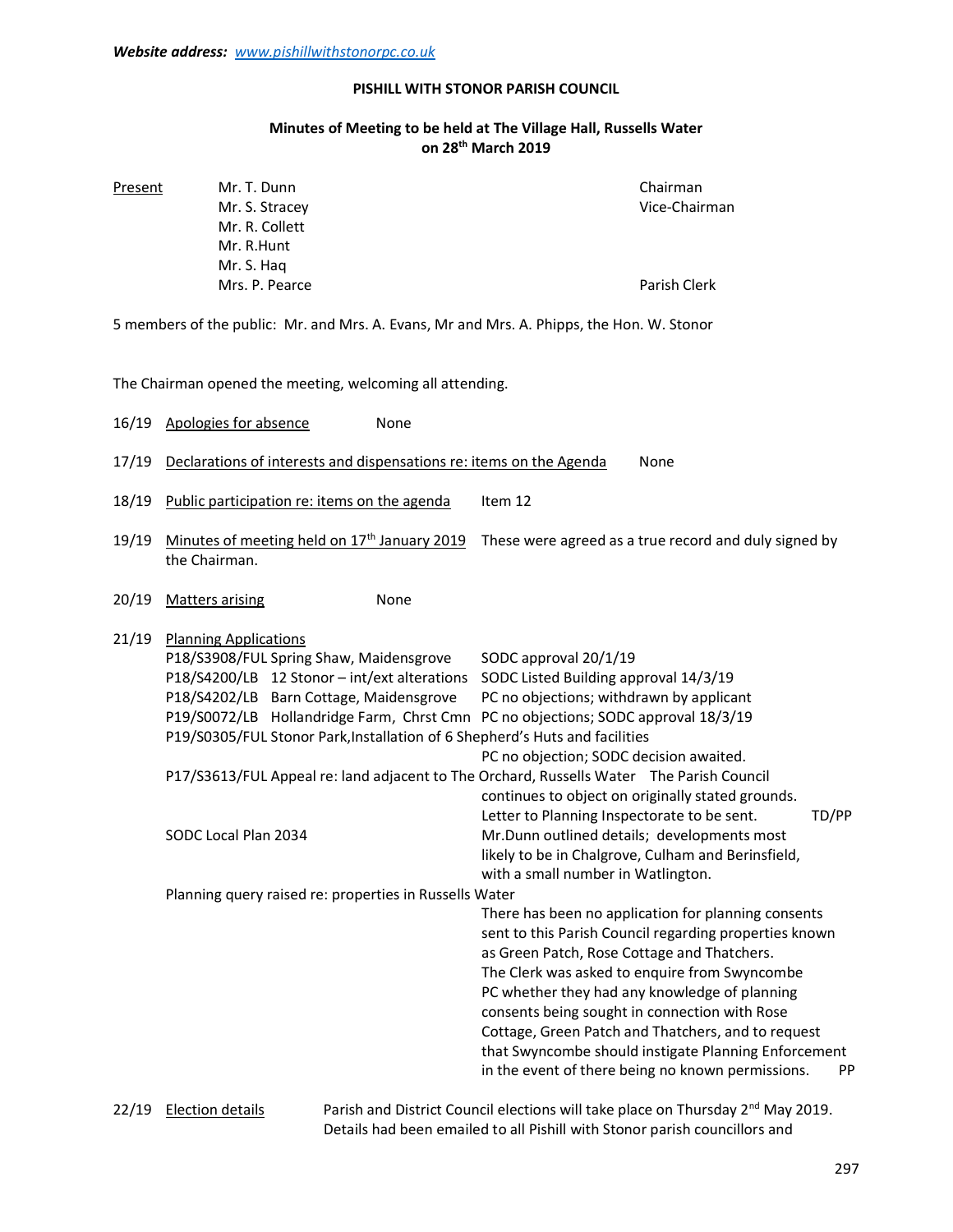| 22/19 | Election details (cont)                   | nomination forms handed out at the meeting for completion and delivery<br>to SODC in Abingdon by Wednesday 3rd April 2019.<br>The Clerk had queried the excessive parish election costs (£2500-£3500) with<br>Mr. Steven Corrigan of SODC's Elections Office, who had made note of the query<br>for consideration after the election.                                                                                                                                            |  |
|-------|-------------------------------------------|----------------------------------------------------------------------------------------------------------------------------------------------------------------------------------------------------------------------------------------------------------------------------------------------------------------------------------------------------------------------------------------------------------------------------------------------------------------------------------|--|
| 23/19 | Defibrillator in Stonor                   | Following the successful completion of grant applications for three<br>defibrillators (one each in Maidensgrove, Pishill and Stonor) the councillors<br>discussed the possible location of the Stonor defibrillator. The Clerk was<br>asked to contact the Hon. R. Yerburgh to enquire whether it would be<br>possible to use The Quince Tree for Stonor, failing which Mr. Richard Hunt<br>would investigate whether the barn at Upper Assendon Farm could be<br>PP/RH<br>used. |  |
| 24/19 | <b>Finance</b><br>Appointment of internal |                                                                                                                                                                                                                                                                                                                                                                                                                                                                                  |  |
|       | auditor                                   | The Clerk had secured the services of Ms. Elizabeth Cooper of                                                                                                                                                                                                                                                                                                                                                                                                                    |  |
|       |                                           | Blewbury.                                                                                                                                                                                                                                                                                                                                                                                                                                                                        |  |
|       |                                           | Receipt of information from the external auditor, Moore                                                                                                                                                                                                                                                                                                                                                                                                                          |  |
|       |                                           | Stephens, had only just been received on the afternoon of the                                                                                                                                                                                                                                                                                                                                                                                                                    |  |
|       |                                           | meeting.                                                                                                                                                                                                                                                                                                                                                                                                                                                                         |  |
|       | Receipts and payments                     | The balance at Barclays Bank stands at £10,662.10, with £6.76                                                                                                                                                                                                                                                                                                                                                                                                                    |  |
|       |                                           | in the Flexible Current Account which has replaced the Queen's                                                                                                                                                                                                                                                                                                                                                                                                                   |  |
|       |                                           | Birthday Account, following previous complaints by the Clerk.                                                                                                                                                                                                                                                                                                                                                                                                                    |  |
|       |                                           | Cheque issued since last meeting:                                                                                                                                                                                                                                                                                                                                                                                                                                                |  |
|       |                                           | Ch.no: 100557 DRC Contracting (Henley) gritting M'gve<br>$£280.00 + £56.00$ VAT =<br>£336.00                                                                                                                                                                                                                                                                                                                                                                                     |  |
|       |                                           | Cheques issued at the meeting:                                                                                                                                                                                                                                                                                                                                                                                                                                                   |  |
|       |                                           | Ch.no: 100558 Village Hall, RW (mtg hire 2 hrs @ £12ph) £24.00<br>100559 P.A. Pearce (balance of wages to year end + expenses:<br>£224.80 + £15.00<br>£239.80                                                                                                                                                                                                                                                                                                                    |  |
|       |                                           | 100600 OALC (ann.sub £115.81 + VAT £23.16)<br>£138.97                                                                                                                                                                                                                                                                                                                                                                                                                            |  |
|       | Defibrillator finance                     | The Clerk will move the defibrillator grant funding from the                                                                                                                                                                                                                                                                                                                                                                                                                     |  |
|       |                                           | Community Account to the Flexible Account.<br>SODC has confirmed their offer of £2850.00 and the relevant                                                                                                                                                                                                                                                                                                                                                                        |  |
|       |                                           | acceptance form has been completed by the Chairman and                                                                                                                                                                                                                                                                                                                                                                                                                           |  |
|       |                                           | Clerk and returned to SODC; these funds will be paid directly                                                                                                                                                                                                                                                                                                                                                                                                                    |  |
|       |                                           | to the Flexible Account.                                                                                                                                                                                                                                                                                                                                                                                                                                                         |  |
| 25/19 | <b>Parish Communications</b>              | Mr. Haq reported that some parishioners had subscribed to<br>Super-Fast Broadband.                                                                                                                                                                                                                                                                                                                                                                                               |  |
|       |                                           | Mr. Hunt reported that the mobile phone mast near Upper                                                                                                                                                                                                                                                                                                                                                                                                                          |  |
|       |                                           | Assendon Farm is still being operated through a generator.                                                                                                                                                                                                                                                                                                                                                                                                                       |  |
| 26/19 | Roads                                     |                                                                                                                                                                                                                                                                                                                                                                                                                                                                                  |  |
|       | <b>B480</b>                               | Remains in poor condition.                                                                                                                                                                                                                                                                                                                                                                                                                                                       |  |
|       | Cleaning street signage                   | Mr.Stracey has arranged for a quotation from Red Kite Ltd.,<br>which is not yet available.                                                                                                                                                                                                                                                                                                                                                                                       |  |
|       | Ridgeway Rouleur                          | A reminder that this event will take place on 27 <sup>th</sup> April 2019.                                                                                                                                                                                                                                                                                                                                                                                                       |  |
|       | OVO Energy Women's Tour                   | Wednesday 12 <sup>th</sup> June 2019. Preliminary information had been                                                                                                                                                                                                                                                                                                                                                                                                           |  |
|       |                                           | received from Andy Roberts, Communications Team Leader of<br>Corporate Services at SODC. The parish is likely to be affected for a                                                                                                                                                                                                                                                                                                                                               |  |

\_\_\_\_\_\_\_\_\_\_\_\_\_\_\_\_\_\_\_\_\_\_\_\_\_\_\_\_\_\_\_\_\_\_\_\_\_\_\_\_\_\_\_\_\_\_\_\_\_\_\_\_\_\_\_\_\_\_\_\_\_\_\_\_\_\_\_\_\_\_\_\_\_\_\_\_\_\_\_\_\_\_\_\_\_\_\_\_\_